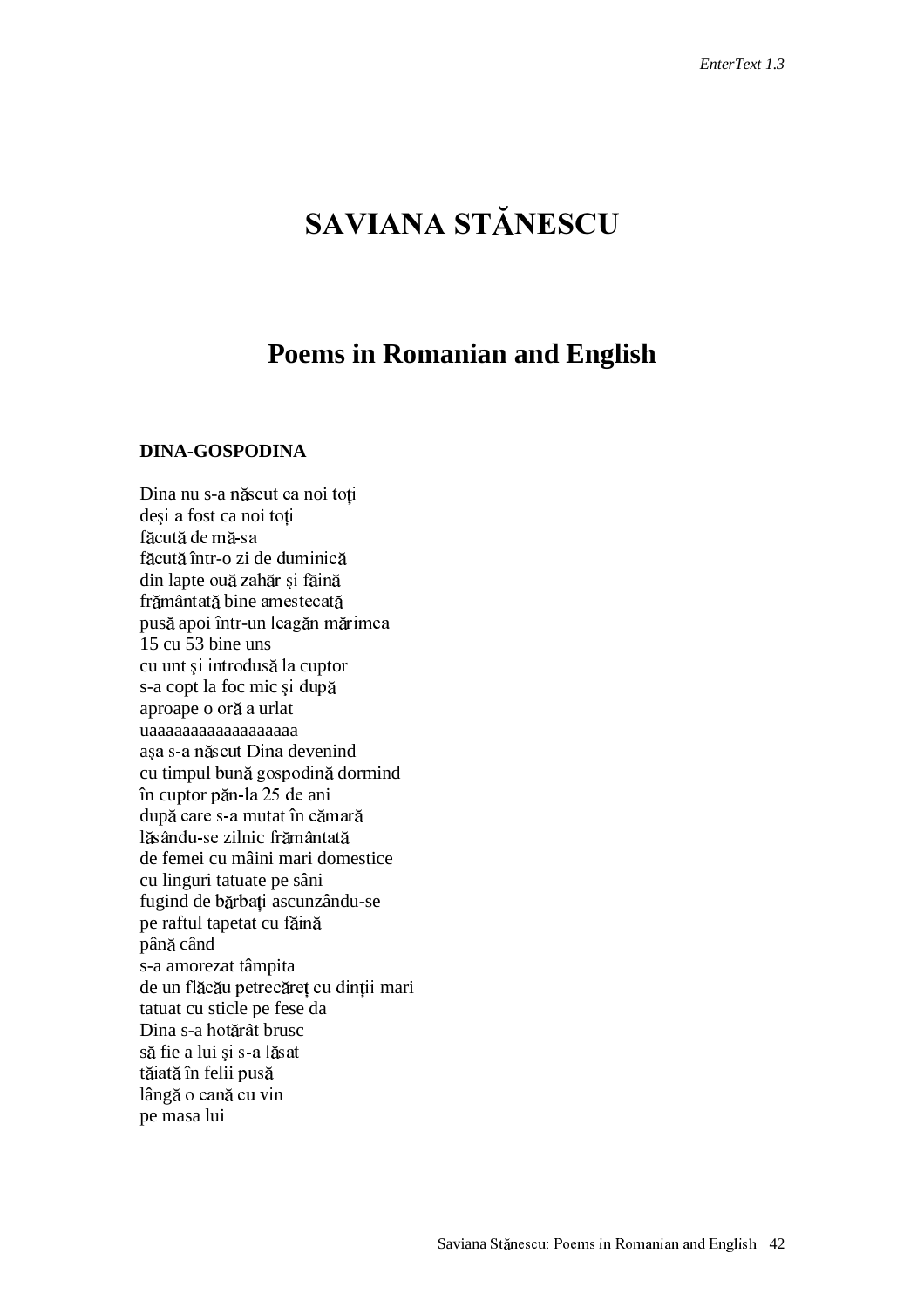#### **COOKIE THE COOK**

Cookie wasn't born like the rest of us though just like anybody else she was baked in her Ma's oven baked on a Sunday from flour sugar eggs and milk mixed thoroughly kneaded well then put in a 15 *X* 53 cm. cradle greased with butter and set in the oven she baked at a low temperature and after almost an hour she cried waaaaaaaaaaaaaaah this is the way Cookie was born becoming a good cook over time sleeping in the oven until she reached twenty-five then moving to the pantry every day she was kneaded by women with large housewifely hands spoons tattooed on their housewifely breasts avoiding men hiding there on the shelf dusted with flour until the doughhead fell in love with the life of the party a gay blade with buck teeth bottles tattooed on his buttocks oh boy Cookie decided on the spot to be his forever and let them slice her and serve her beside the cup of wine on his table

> translated by Adam J. Sorkin with the poet

### **THE DIARY OF A CLONE —16 years, 3 months:**

I come of age I eat fruit and I do my best clone clone to be the other although I am he whenever he says *I* I think of myself who is not me who am I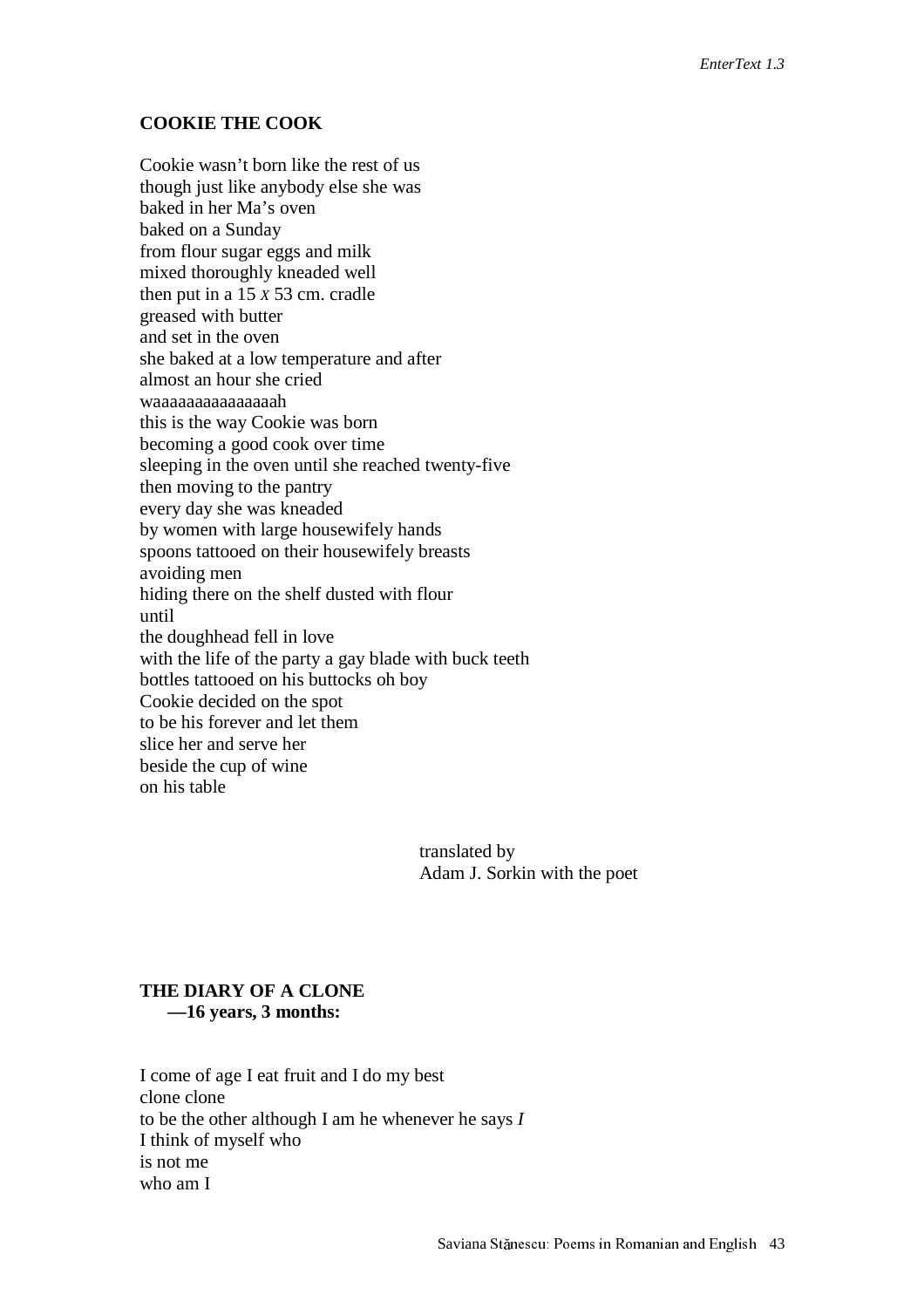—you're really enjoying this, lord across the lawns of my mind there strolls a mother who is not my mother although she is my mother a mother with silent glass walls with a slender transparent silhouette through her hair I saw the trees outside I watched the tips of blue-black reddish fingers grasp mother by her mouth shake her stare closely at me through her glass sex while I scrambled in vain for a corner a cranny a drawer my mother had no nooks no angles she was perfect they dipped all sorts of cold instruments into her and ogled me like Peeping Toms well that's how it happened my test-tube mother's face superimposes upon the other's face my grandmother his mother it's she I dream of it's her nipple I remember however there's a third mother too *the mother* as they usually say his wife that is of course mine too because I am a smaller he and nevertheless He as well

how can I tell my mother that I remember every bit of it

the tumbling around the nights spent together I know the creases of her skin by heart her smell still haunts me there between my thighs I'm obsessed by the music of her twitches when *instead of coming out of her I was entering* —you're really enjoying this, lord— I am my father's clone and I should be grateful that I'm made in his image child facsimile counterpart counterfeit clone clone adam was he your clone almighty father?

it would be a true miracle to become a man who penetrates my mother and makes her pregnant so she'd bear me a baby that is of course a brother sorry I mean a son —you're really enjoying this, lord— I smash test tubes microscopes shatter mirrors everything and anything that comes my way I scratch my grandmother's picture where her boobs are which I believe fed me I know I'm my own father yeah laugh it suits your type I'll mash the ivory of your grinning mouths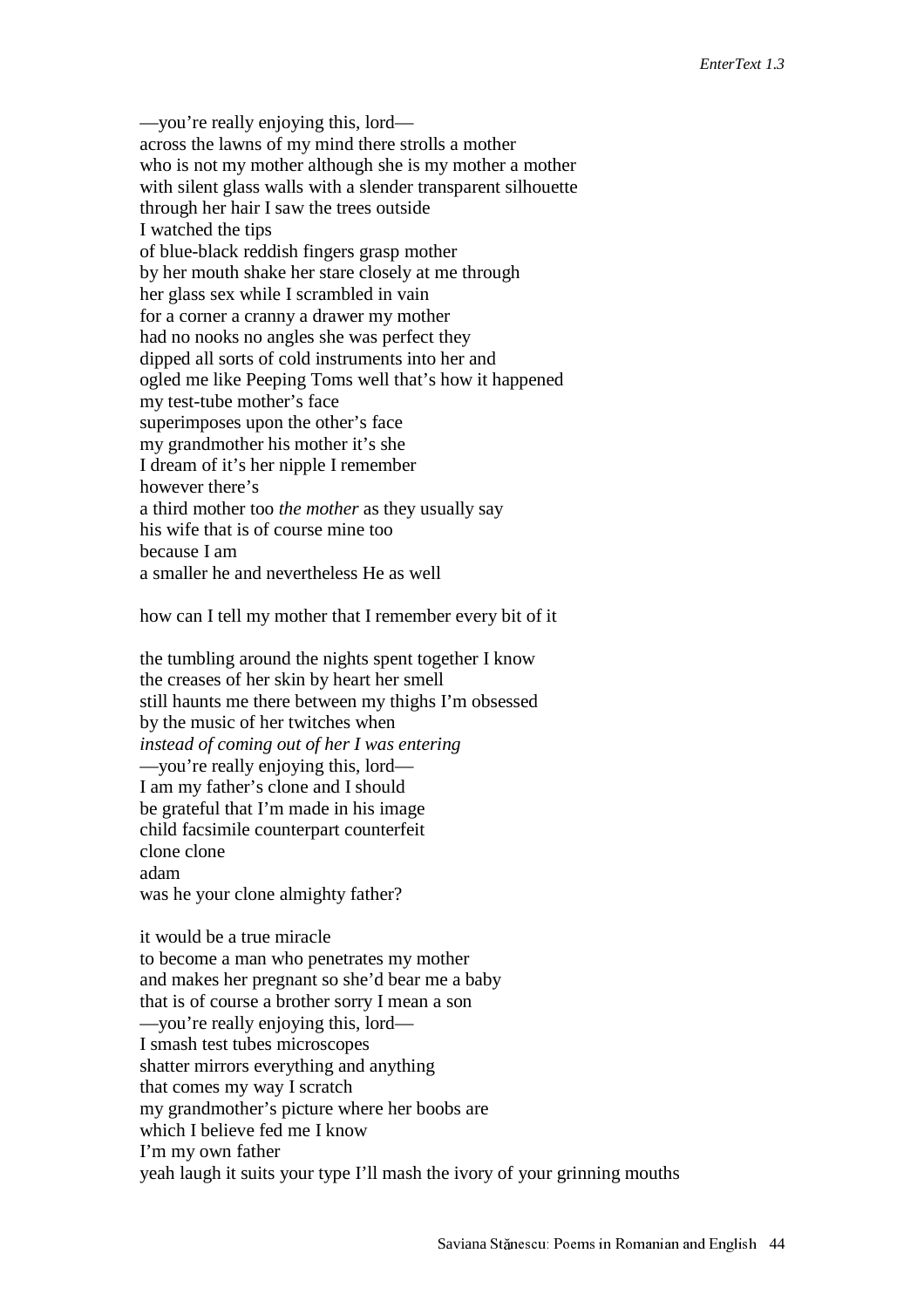and stuff your bloated beer bellies with bullets I'll make you lose your looks lickety-split I'll tear out your hearts stack them here in a slimy pile and you know what else then I'll fling one or two of them high into the air and bang bang I'll shoot birdshot at them like at sparrows or I'll shove bladderfuls of your blood into the chest cavities of birds fish animals I'll do you some good goddam moneyboxes jangling with the small change of ideas I'll send you all the way back to your caves your ocean muck the air once upon a time you were free fuck-overs clonesmiths you clowns haven't a clue how good you used to feel when you didn't ever think

> translated by Adam J. Sorkin and Liviu Bleoca

#### **MIA-MAIA AND TESS-THE-POETESS**

she could understand see hear only what that crazy soul-sister of hers Mia-Maia translated for her the fat girl who dwelled heavily inside her chest and suppressed oppressed impressed her so that of everything Tess did replied thought nothing at all was logical seemed normal made any sense they said she'd lost her way poor moonstruck young thing in fact she was bored people bored her with their problems gossip smirks their love affairs intrigues scandalmongering she got along only with angels whenever one of them decided by chance to descend into that turbulent perturbed disturbed brain of hers she'd let him take sensible charge of her in his care she'd more than willingly open her mouth her sister Mia in hibernation in her chest like a boulder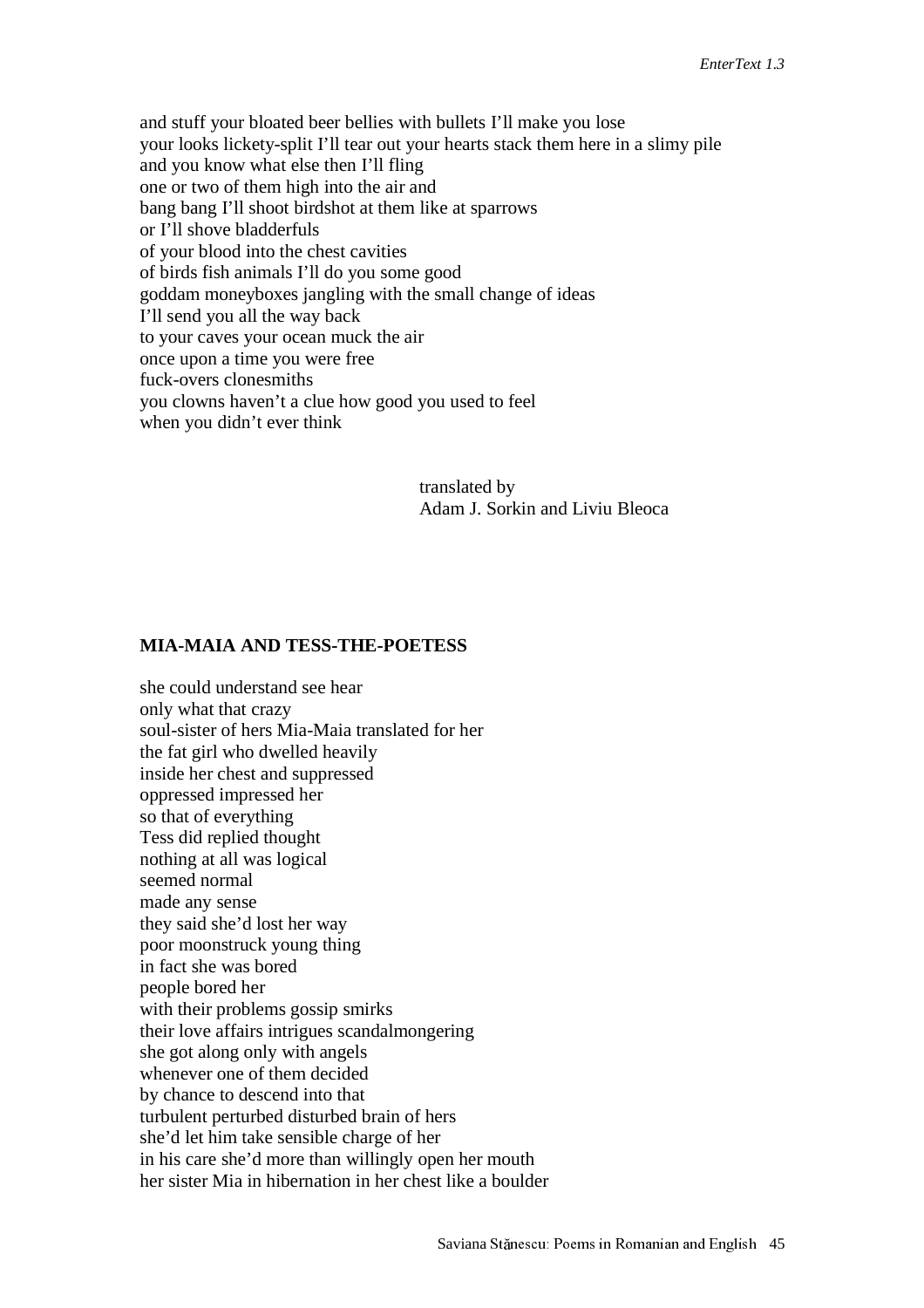where she stayed stone-still stone-quiet and waited for him to be done and be off yes he wouldn't last long that creature oh she spoiled his placid disposition his celestial bearing his forbearance so he loved her quickly and left her pregnant with a poem a painting a sonata but never did he even look back to see what he might have left behind him in the world that was it here today and then on the fly going going gone

*just like always this evening it went on again a merry swarm a swirling flock of satisfied angels who had forsworn their lovers writhing in labor*

> translated by Adam J. Sorkin with the poet and Jana Rotescu

### MIA-MIUȚA ȘI TESA-POETESA

ea nu-ntelegea nu vedea nu auzea decât ce-i traducea nebuna ei soră de inimă Mia Miuța grăsoanca aia care-i locuia pieptul și-o apăsa și-o apăsa că nimic din ce făcea răspundea gândea Tesa nu era logic nu era normal nu era de-nțeles se vorbea deja c-a luat-o razna de tân<mark>ără</mark> s<mark>ăr</mark>aca de fapt ea se plictisea o plictiseau oamenii problemele lor discuțiile rânjetele amorurile intrigile can-can-urile cu îngerii se-nțelegea doar dacă se hotăra vreunul să coboare în creierul ăla deloc confortabil ea se lăsa fără mofturi în grija lui cu gura deschisă cu